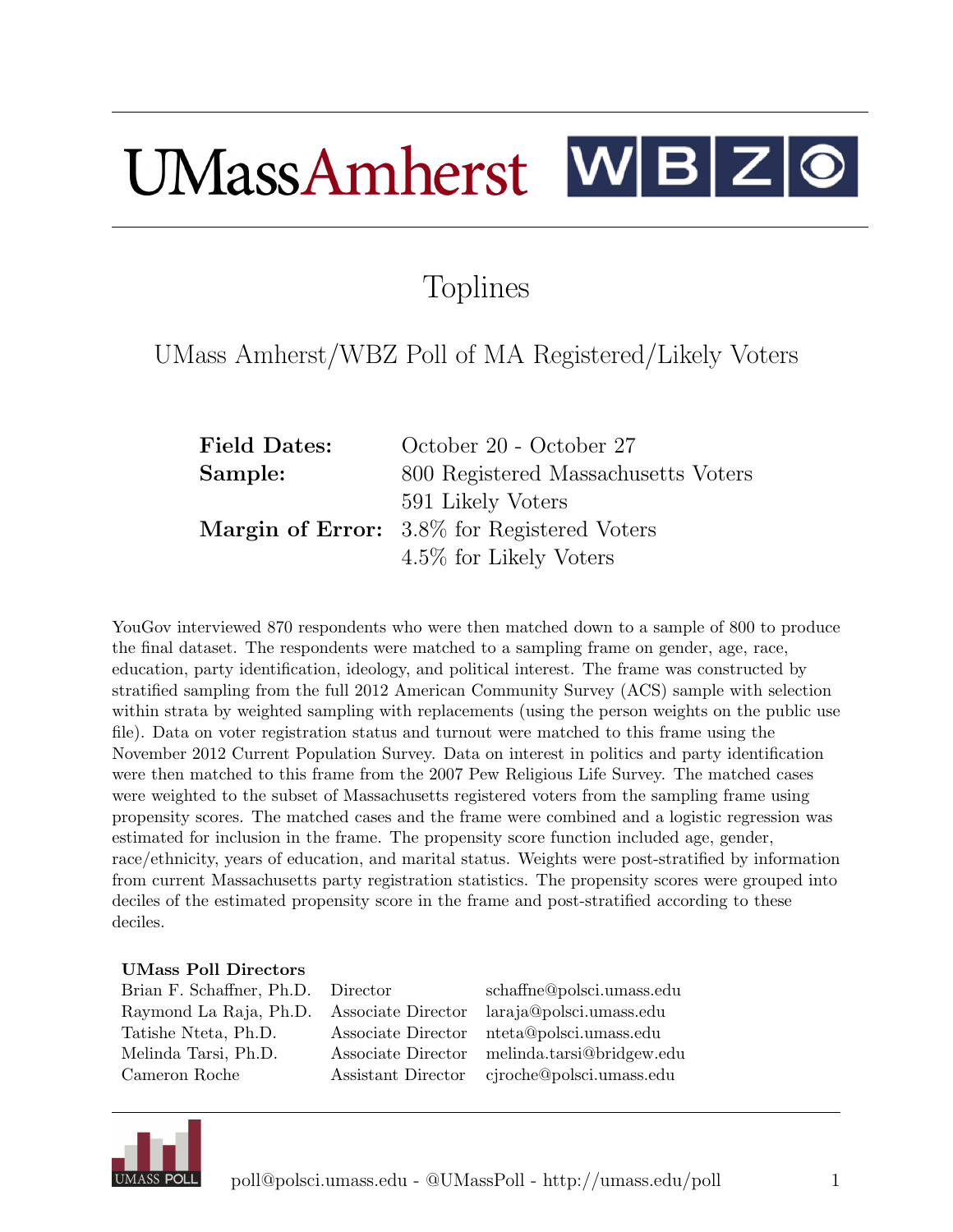All results are for registered voters unless otherwise noted.

If the 2014 Massachusetts election for Governor were being held today, which candidate would you vote for?

|                                         | W/o Leaners |        | W/Leaners         |                             |
|-----------------------------------------|-------------|--------|-------------------|-----------------------------|
|                                         | Registered  | Likely | Registered Likely |                             |
| Charles Baker (Republican)              | 39          | 42     | 41                | 44                          |
| Martha Coakley (Democrat)               | 40          | 42     | 47                | 47                          |
| Evan Falchuk (United Independent Party) | 2           | 3      | 3                 | 3                           |
| Jeffrey McCormick (Independent)         | $\dot{2}$   |        |                   | 2                           |
| Scott Lively (Independent)              |             |        |                   | $\mathcal{D}_{\mathcal{L}}$ |
| Other                                   | $\leq$ 1    |        |                   | $<$ 1                       |
| Not sure                                | 15          |        | З                 | 3                           |

If the 2014 Massachusetts election for U.S. Senator were being held today, which candidate would you vote for?

|                         | Registered Likely |     |
|-------------------------|-------------------|-----|
| Ed Markey (Democrat)    | 52                | 53  |
| Brian Herr (Republican) | 32                | -37 |
| Not Sure                | 15                | q   |

In the election for Treasurer, which candidate would you vote for?

|                             | Registered Likely |     |
|-----------------------------|-------------------|-----|
| Deb Goldberg (Democrat)     | 43                | 46  |
| Mike Heffernan (Republican) | 29                | -33 |
| Not Sure                    | 26                | 20  |

In the election for Auditor, which candidate would you vote for?

|                                   | Registered Likely |     |
|-----------------------------------|-------------------|-----|
| Suzanne Bump (Democrat)           | 42                | 45  |
| Patricia Saint Aubin (Republican) | 27                | -31 |
| Not Sure                          | 30                | 22  |

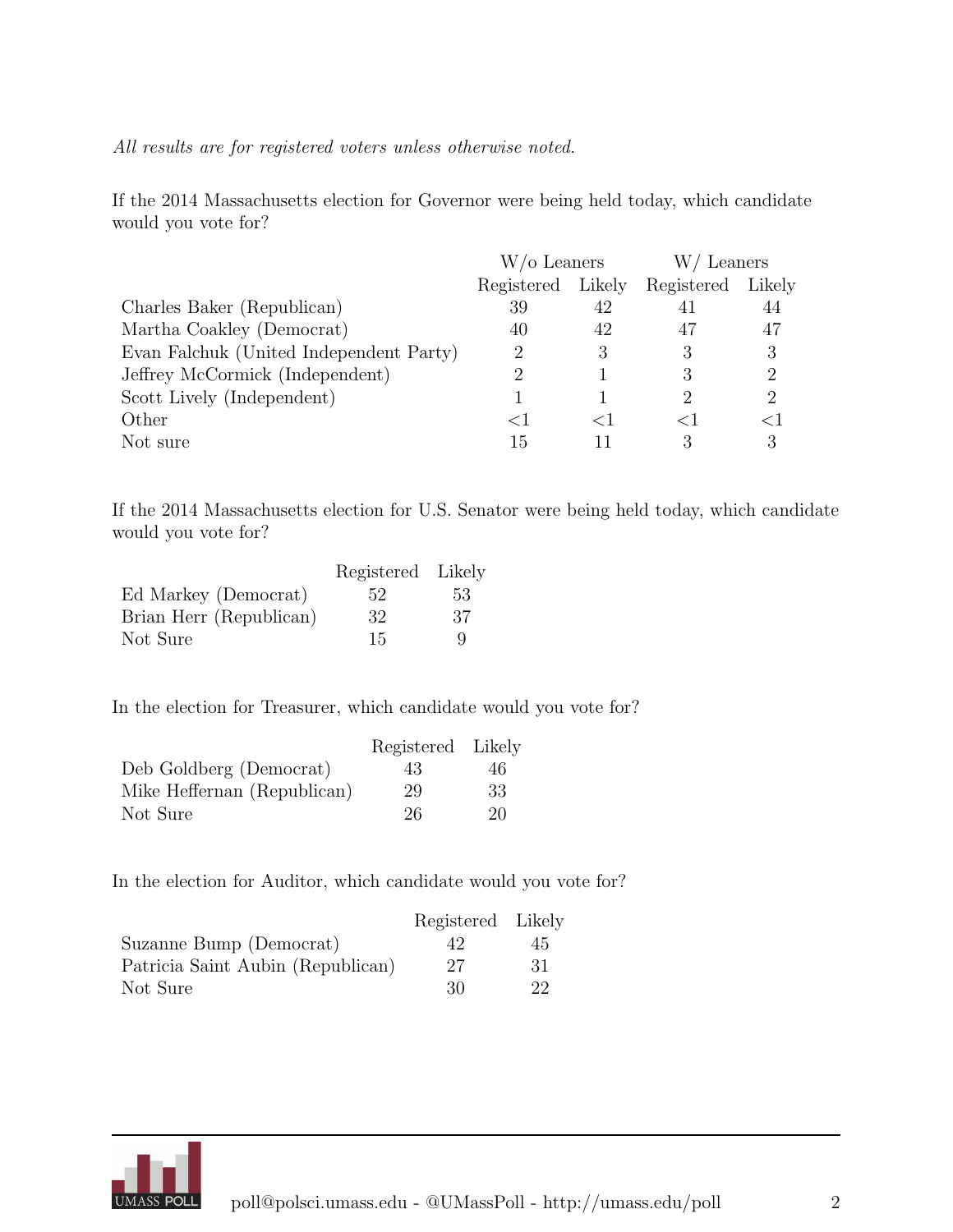There will be four questions on the ballot in November. If the election were held today, how would you vote on each of the following?

Question 1: A yes vote would eliminate the requirement that the state's gas tax be adjusted annually based on the Consumer Price Index.

|                | $W$ /o Leaners    |    | $W/$ Leaners      |     |
|----------------|-------------------|----|-------------------|-----|
|                | Registered Likely |    | Registered Likely |     |
| Yes            | 45                | 48 | 50                | 52  |
| N <sub>0</sub> | 37                | 38 | 41                | 42. |
| Not sure       | 18                | 14 | Q                 | 5   |

Question 2: A yes vote would expand the state's beverage container deposit law to require deposits on containers for all non-alcoholic, non-carbonated drinks with certain exceptions, increase the associated handling fees, and make other changes to the law.

|                | $W$ /o Leaners    |    | W/Leaners         |    |
|----------------|-------------------|----|-------------------|----|
|                | Registered Likely |    | Registered Likely |    |
| Yes            | 34                | 36 | 35                | 37 |
| N <sub>o</sub> | 59                | 60 | 60                | 60 |
| Not sure       |                   |    |                   | 3  |

Question 3: A yes vote would prohibit casinos, any gambling establishment with slot machines, and wagering on simulcast greyhound races.

|                | $W$ /o Leaners |    | W/Leaners                           |    |
|----------------|----------------|----|-------------------------------------|----|
|                |                |    | Registered Likely Registered Likely |    |
| Yes            | 37             | 38 | 39                                  | 40 |
| N <sub>0</sub> | 54             | 55 | 56                                  | 57 |
| Not sure       | g              | ×  | h.                                  |    |

Question 4: A yes vote would entitle employees in Massachusetts to earn and sue sick time according to certain conditions.

|                | $W$ /o Leaners |    | $W/$ Leaners                        |    |
|----------------|----------------|----|-------------------------------------|----|
|                |                |    | Registered Likely Registered Likely |    |
| Yes            | 62             | 61 | 66                                  | 64 |
| N <sub>0</sub> | 24             | 26 | 27                                  | 29 |
| Not sure       | 14             | 13 |                                     |    |

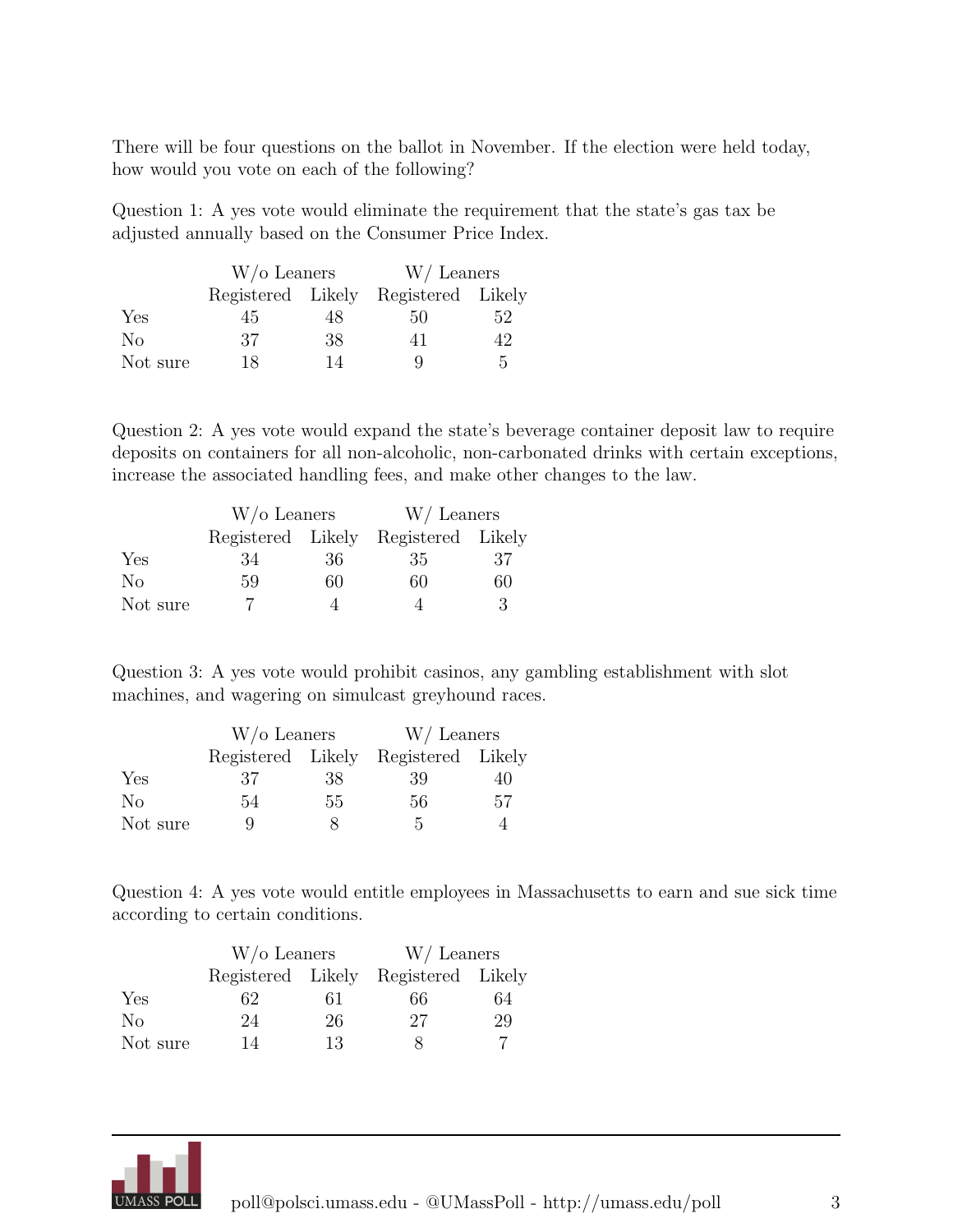Baker Voters – Is your vote for Governor more of a vote in support of Charles Baker or against Martha Coakley?

In support of Charles Baker 54 Against Martha Coakley 46

Coakley Voters – Is your vote for Governor more of a vote in support of Martha Coakley or against Charles Baker?

In support of Martha Coakley 69 Against Charles Baker 31

Thinking about the election for Governor, what issue is most important to your vote?



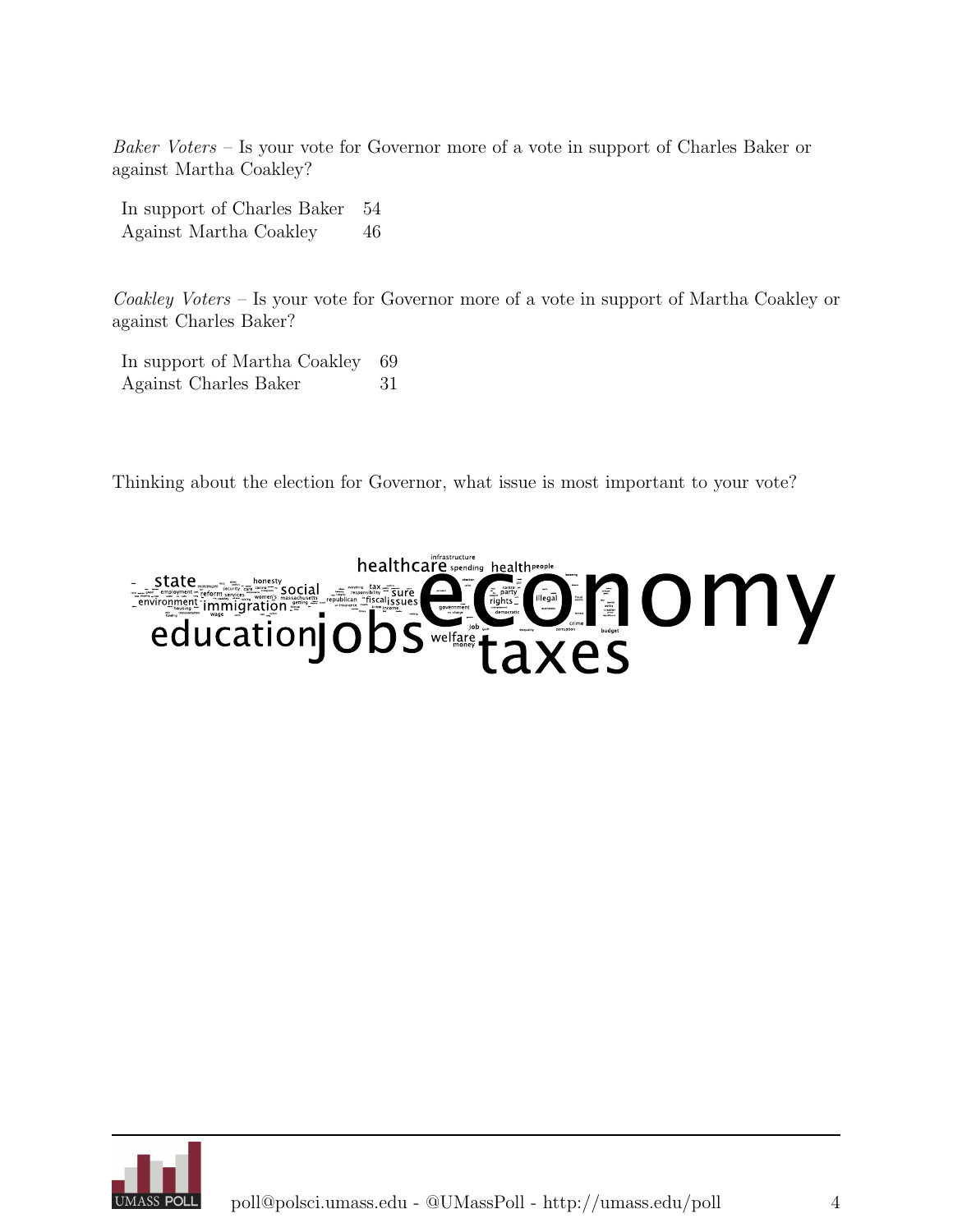Which candidate do you trust more to handle the following issues:

|                                    |    | Baker Coakley Neither Not sure |    |    |
|------------------------------------|----|--------------------------------|----|----|
| The Economy                        | 42 | 34                             |    |    |
| Health Care                        | 35 | 44                             |    | 12 |
| Taxes                              | 41 | 31                             | 14 | 14 |
| Education                          | 32 | 45                             |    | 14 |
| Services for Children and Families | 29 | 48                             |    | 14 |

Which candidate do you think would do a better job of representing the following groups while Governor?

|                  |    | Baker Coakley Not sure |    |
|------------------|----|------------------------|----|
| Women            | 22 | 60                     | 15 |
| The Middle Class | 39 | 44                     | 13 |
| The Poor         | 23 | 53                     | 19 |
| Independents     | 39 | 33                     | 22 |
| Labor Unions     | 18 | 59                     | 21 |
| Senior Citizens  | 31 | 46                     | 20 |
| Families         | 35 | 47                     | 16 |

Which candidate do you think has run the more negative campaign?

| Martha Coakley | 34 |
|----------------|----|
| Charles Baker  | 30 |
| Not sure       | 36 |

Have you been contacted by any of the following by phone, in person, or online asking for your support?

|                                 | Yes No |  |
|---------------------------------|--------|--|
| Martha Coakley's campaign 20 80 |        |  |
| Charles Baker's campaign        | 17 83  |  |

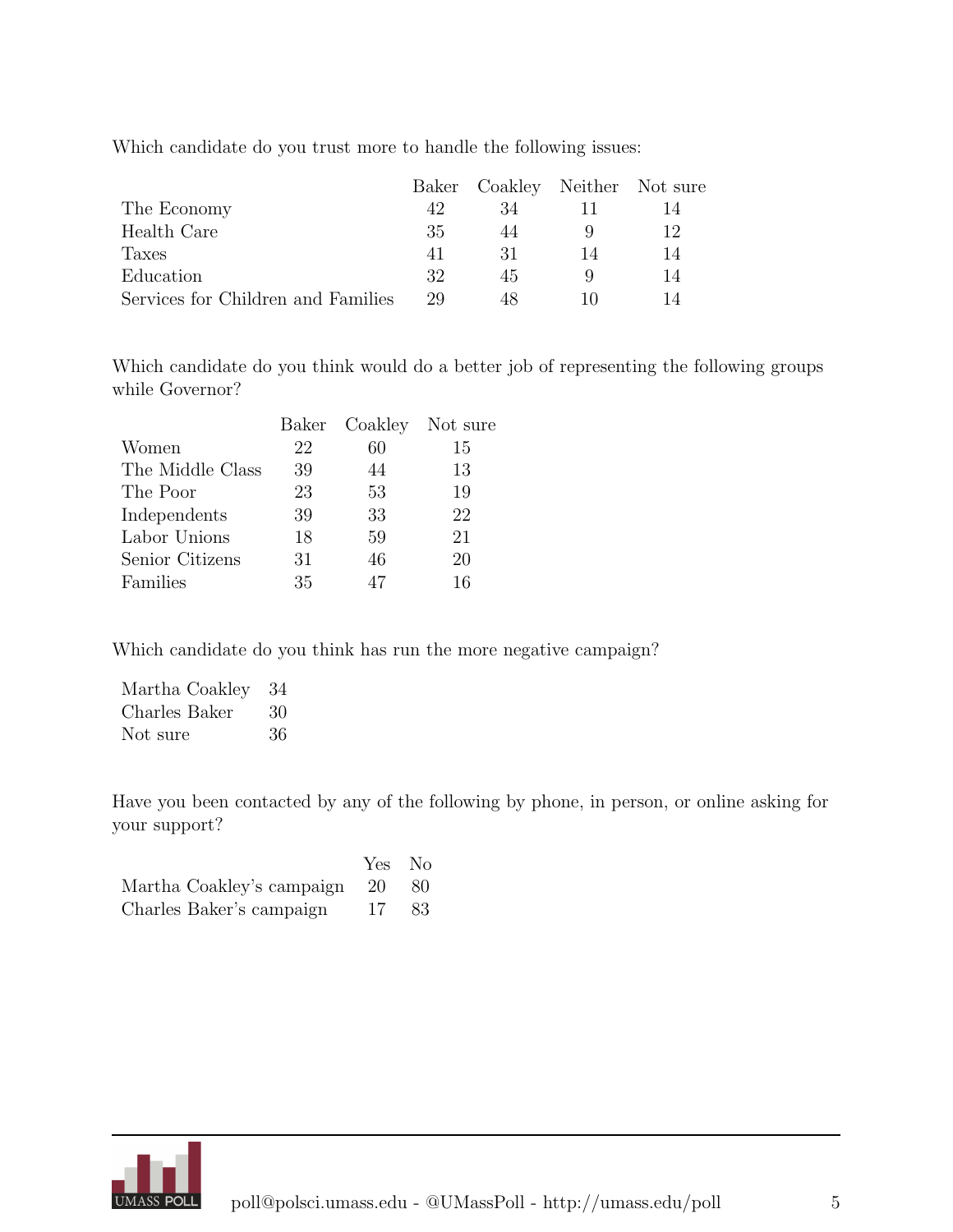|                     |    | Deval Patrick Elizabeth Warren Ed Markey Barack Obama |    |    |
|---------------------|----|-------------------------------------------------------|----|----|
| Strongly approve    |    | 32                                                    |    | 13 |
| Approve             | 35 | 22                                                    | 35 | 32 |
| Disapprove          | 16 |                                                       | 19 | 16 |
| Strongly disapprove | 25 | 29                                                    | 24 | 34 |
| Not sure            |    |                                                       |    | h, |

Do you approve or disapprove of the way each is doing their job?

As you just read, there will be a ballot initiative in November that would prohibit casinos in the state of Massachusetts. In the event this passes, do you think the next Governor should work to pass special legislation that allows the city of Springfield to continue building its casino?

Yes 51 No 30 Not sure 19